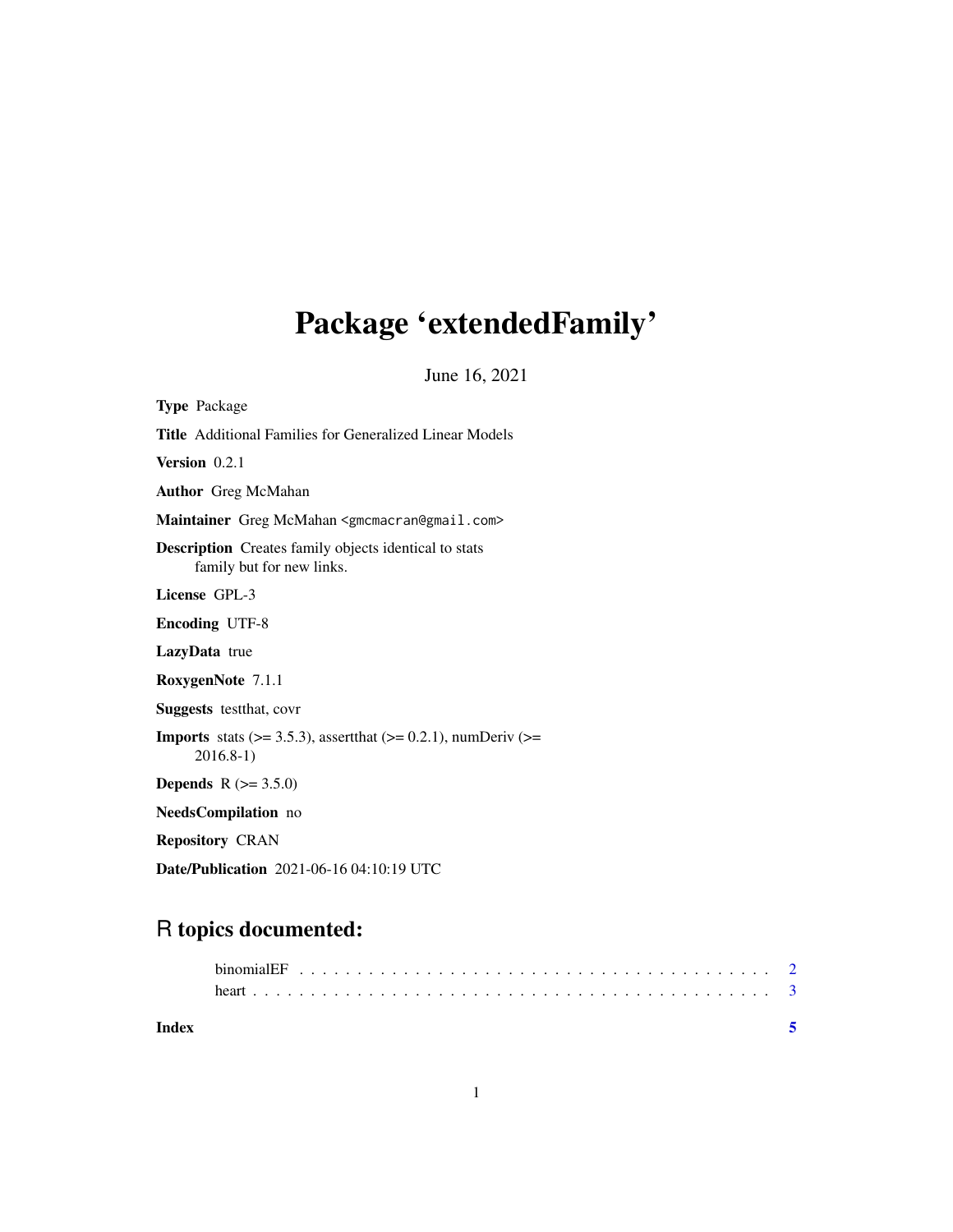<span id="page-1-0"></span>

#### **Description**

Additional Binomial Links For Generalized Linear Models

#### Usage

binomialEF(link = "loglog", alpha = 1)

#### Arguments

| link  | name of link function. One of loglog, logs, identity, or odds-power (Default:<br>loglog) |
|-------|------------------------------------------------------------------------------------------|
| alpha | power for odds-power link. Not used otherwise. (Default: 1)                              |

#### Details

family is a generic function with methods for classes "glm" and "lm".

The loglog link works well for many datasets. The range of the link is negative infinity to positive infinity. For all other links, this is not true. This can cause a failure to converge in R's glm function. If this happens, the link does not work well for the training data. Try another link.

#### Value

An object of class "family" (which has a concise print method). This is a list with elements

- family: character: the family name.
- link: character: the link name.
- linkfun: function: the link.
- linkinv: function: the inverse of the link function.
- variance: function: the variance as a function of the mean.
- dev.resids function giving the deviance for each observation as a function of (y, mu, wt), used by the [residuals](https://stat.ethz.ch/R-manual/R-devel/library/stats/html/glm.summaries.html) method when computing deviance residuals.
- aic: function giving the AIC value if appropriate (but NA for the quasi- families). More precisely, this function returns -2  $11 + 2$  s, where  $11$  is the log-likelihood and s is the number of estimated scale parameters. Note that the penalty term for the location parameters (typically the "regression coefficients") is added elsewhere, e.g., in  $g/m$ .fit() or [AIC\(](https://stat.ethz.ch/R-manual/R-devel/library/stats/html/AIC.html)), see the AIC example in [glm.](https://stat.ethz.ch/R-manual/R-devel/library/stats/html/glm.html) See [logLik](https://stat.ethz.ch/R-manual/R-devel/library/stats/html/logLik.html) for the assumptions made about the dispersion parameter.
- initialize: expression. This needs to set up whatever data objects are needed for the family as well as n (needed for AIC in the binomial family) and mustart (See [glm\)](https://stat.ethz.ch/R-manual/R-devel/RHOME/library/stats/html/glm.html)
- validmu: logical function. Returns TRUE if a mean vector mu is within the domain of variance.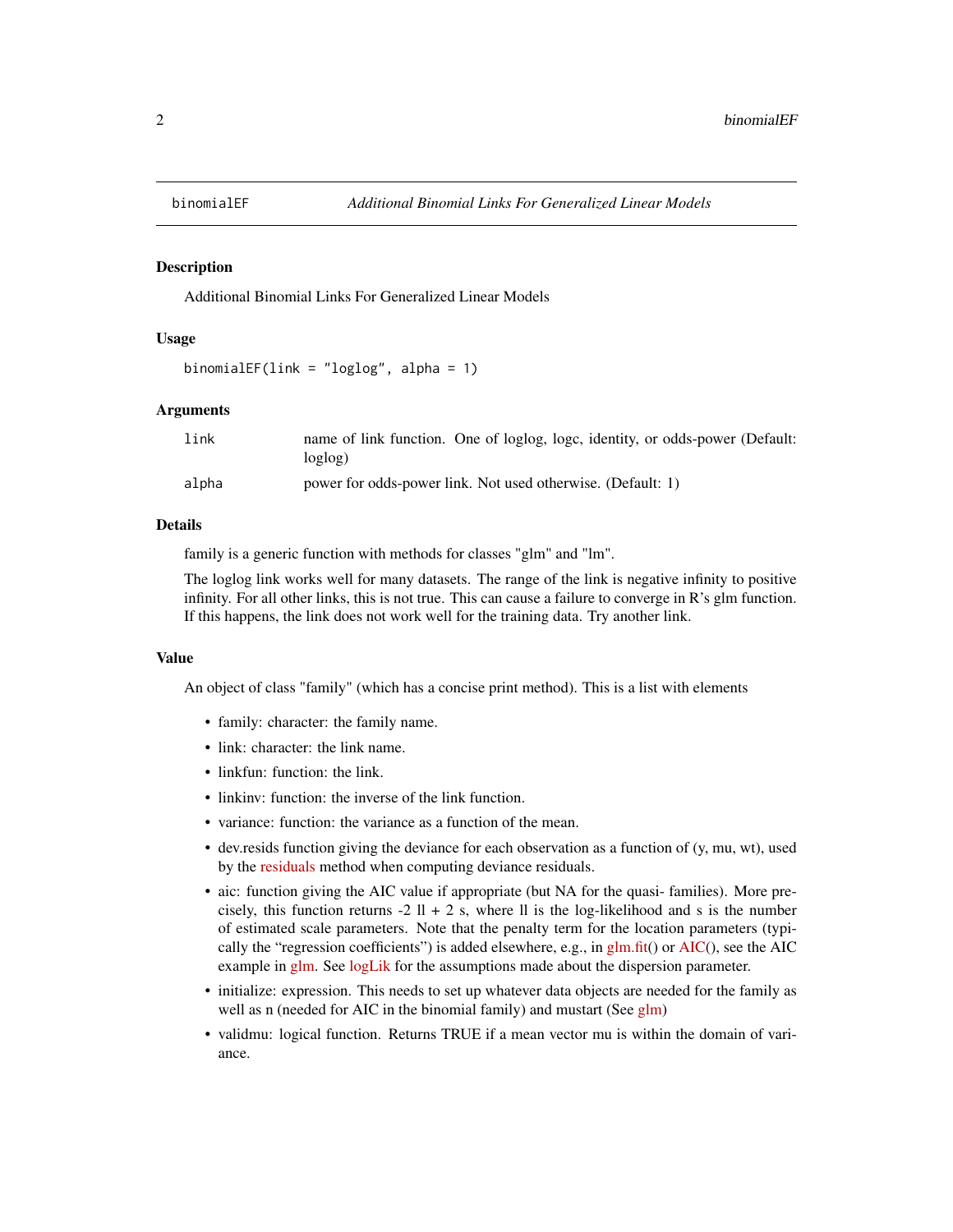<span id="page-2-0"></span>heart 3

- valideta: logical function. Returns TRUE if a linear predictor eta is within the domain of linkinv.
- simulate: (optional) function simulate(object, nsim) to be called by the "lm" method of [simu](https://stat.ethz.ch/R-manual/R-devel/library/stats/html/simulate.html)[late.](https://stat.ethz.ch/R-manual/R-devel/library/stats/html/simulate.html) It will normally return a matrix with nsim columns and one row for each fitted value, but it can also return a list of length nsim. Clearly this will be missing for 'quasi-' families.

#### Examples

```
library(stats)
library(extendedFamily)
# loglog example
data(heart)
model \leq glm(
  formula = death \sim anterior + hcabg +
    kk2 + kk3 + kk4 + age2 + age3 + age4,data = heart,
  family = binomialEF(link = "loglog")
)
```
#### heart *Heart Attack Data*

#### Description

A dataset containing 4,483 rows about heart attack victims.

#### Usage

data(heart)

#### Format

A data frame with 4,483 rows and 11 variables:

death 1 - Death within 48 hours of myocardial infarction onset. 0 - otherwise.

anterior 1 - anterior infarction. 0 - inferior infarction

hcabg 1 - Medical history of cardiac bypass surgery. 0 - otherwise

kk1 1 - Killip class 1. 0 - otherwise

- kk2 1 Killip class 2. 0 otherwise
- kk3 1 Killip class 3. 0 otherwise
- kk4 1 Killip class 4. 0 otherwise
- age1 1 Patient age less than 60. 0 otherwise
- age2 1 Patient age between 60 and 69 inclusive. 0 otherwise
- age3 1 Patient age between 70 and 79 inclusive. 0 otherwise
- age4 1 Patient age 80 or higher. 0 otherwise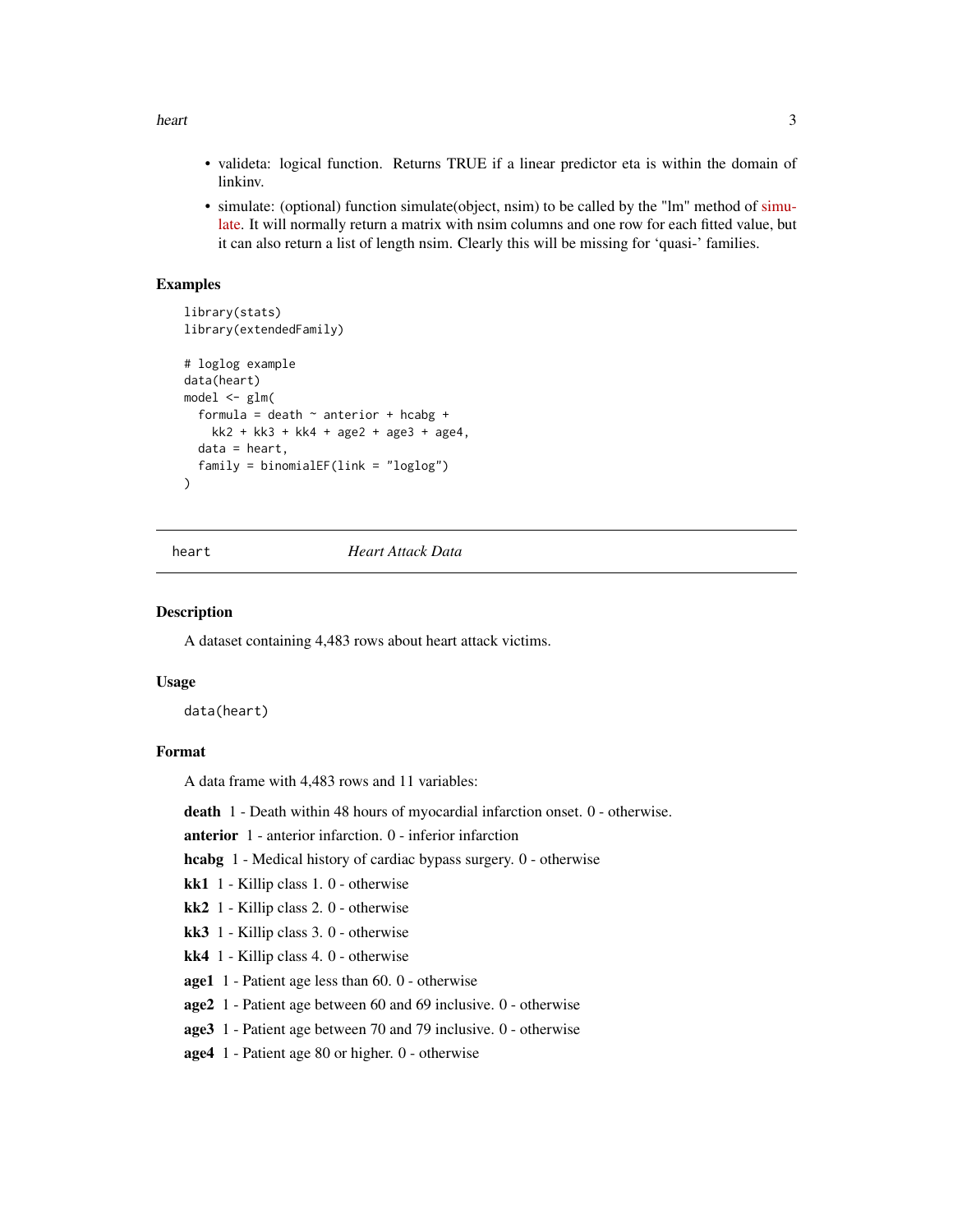#### Details

The raw dataset is minimally modified in this package. Rows containing missing values were removed. The center variable was dropped. This data is referred to as "heart01" in Generalized Linear Models and Extensions book.

#### Source

Hardin, James William., and Joseph Hilbe. Generalized Linear Models and Extensions. Stata Press, 2012.

Dataset can be downloaded at <https://www.stata-press.com/data/glmext.html>